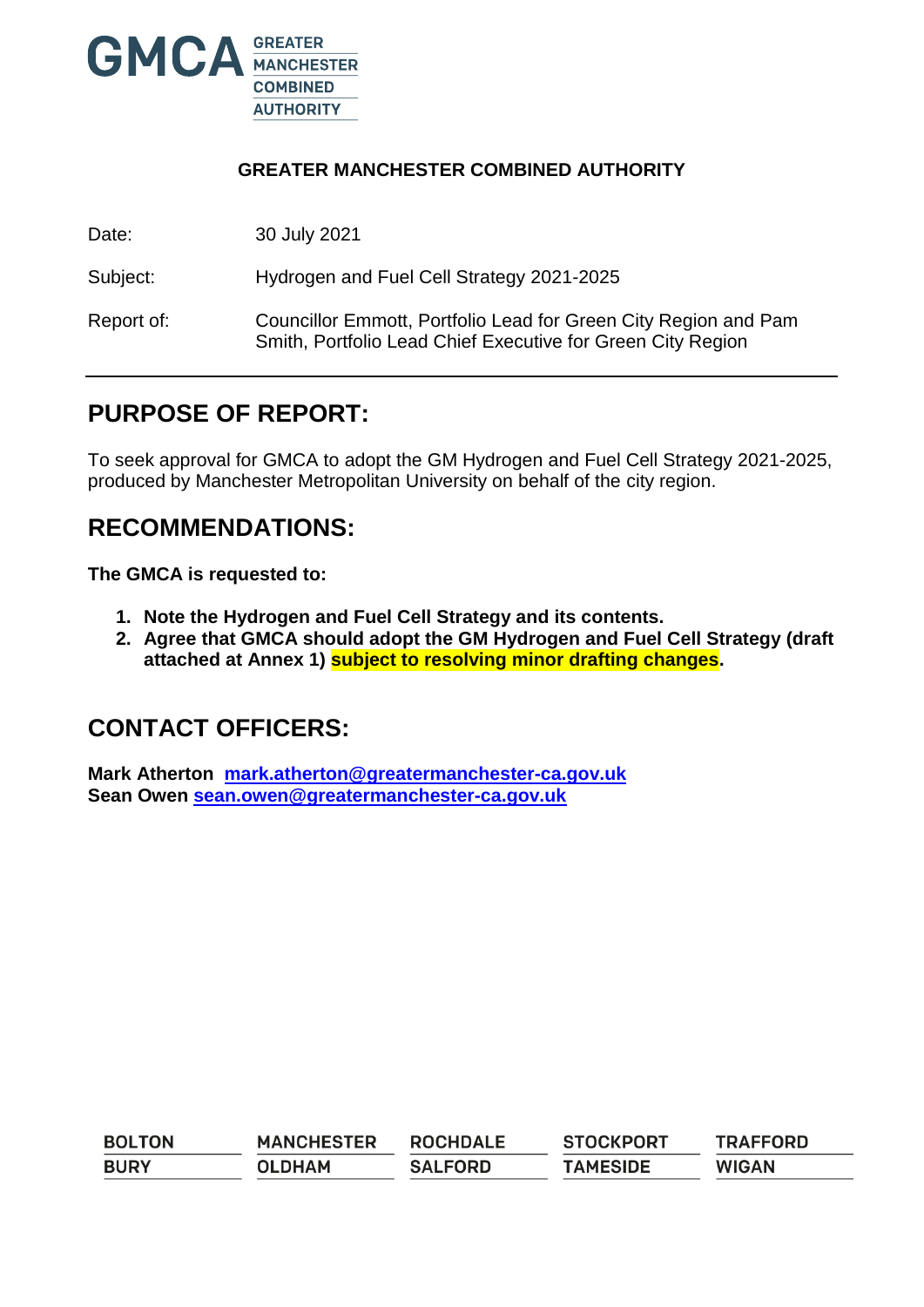#### **Equalities Implications:**

*The impact on equalities is low as the strategy is open to all.*

#### **Climate Change Impact Assessment and Mitigation Measures –**

- *1. If adopted the strategy would support and inform the regions policies on Hydrogen and Fuel Cells for the city region.*
- *2. It is recognized there will be a role for Hydrogen alongside other forms of energy to support our ambitions of becoming carbon neutral by 2038.*

| <b>Impacts Questionnaire</b>                                   |        |                                                                                                                                                                                                                            |                                                                                             |                                  |  |  |  |
|----------------------------------------------------------------|--------|----------------------------------------------------------------------------------------------------------------------------------------------------------------------------------------------------------------------------|---------------------------------------------------------------------------------------------|----------------------------------|--|--|--|
| <b>Impact Indicator</b>                                        | Result |                                                                                                                                                                                                                            | Justification/Mitigation                                                                    |                                  |  |  |  |
| Equality and Inclusion                                         |        |                                                                                                                                                                                                                            |                                                                                             |                                  |  |  |  |
| Health                                                         |        |                                                                                                                                                                                                                            |                                                                                             |                                  |  |  |  |
| Resilience and<br>Adaptation                                   | G      | emmisions e.g. clikmate change                                                                                                                                                                                             | Hydrogen and fuel cells will play a significant part in how as a region we reduce our CO2   |                                  |  |  |  |
| <b>Housing</b>                                                 |        |                                                                                                                                                                                                                            |                                                                                             |                                  |  |  |  |
| Economy                                                        |        |                                                                                                                                                                                                                            |                                                                                             |                                  |  |  |  |
| Mobility and<br>Connectivity                                   |        |                                                                                                                                                                                                                            |                                                                                             |                                  |  |  |  |
| Carbon, Nature and<br>Environment                              | G      | years to come                                                                                                                                                                                                              | Hydrogen as a replacement fuel to diesal would suppoort the transisiton of heavy haulage in |                                  |  |  |  |
| Consumption and<br>Production                                  |        |                                                                                                                                                                                                                            |                                                                                             |                                  |  |  |  |
|                                                                |        |                                                                                                                                                                                                                            |                                                                                             |                                  |  |  |  |
| Contribution to achieving the<br>GM Carbon Neutral 2038 target |        | Electrification of heating and mobility will only suppoort our transition to carbon neutrality in<br>part. We need a suite of options to ensure that het networks heavy haulage and heavy industry<br>are all catered for. |                                                                                             |                                  |  |  |  |
| <b>Further Assessment(s):</b>                                  |        | N/A                                                                                                                                                                                                                        |                                                                                             |                                  |  |  |  |
| Positive impacts overall,<br>whether long or short<br>term.    |        | Mix of positive and<br>negative impacts. Trade-<br>offs to consider.                                                                                                                                                       | Mostly negative, with at<br>least one positive aspect.<br>Trade-offs to consider.           | <b>Negative impacts overall.</b> |  |  |  |

#### **Risk Management:**

*This is a strategy document which has been informed by both national and local actors and or polices. This strategy will require further updates in the future as technology an solution innovation is increased.* 

#### **Legal Considerations:**

*The contents of this strategy are not legally binding and as such this is document to support and guide.*

#### **Financial Consequences – Revenue:**

*There are no financial consequences for GMCA revenue budgets.* 

#### **Financial Consequences – Capital:**

*There are no financial consequences for GMCA capital budgets.*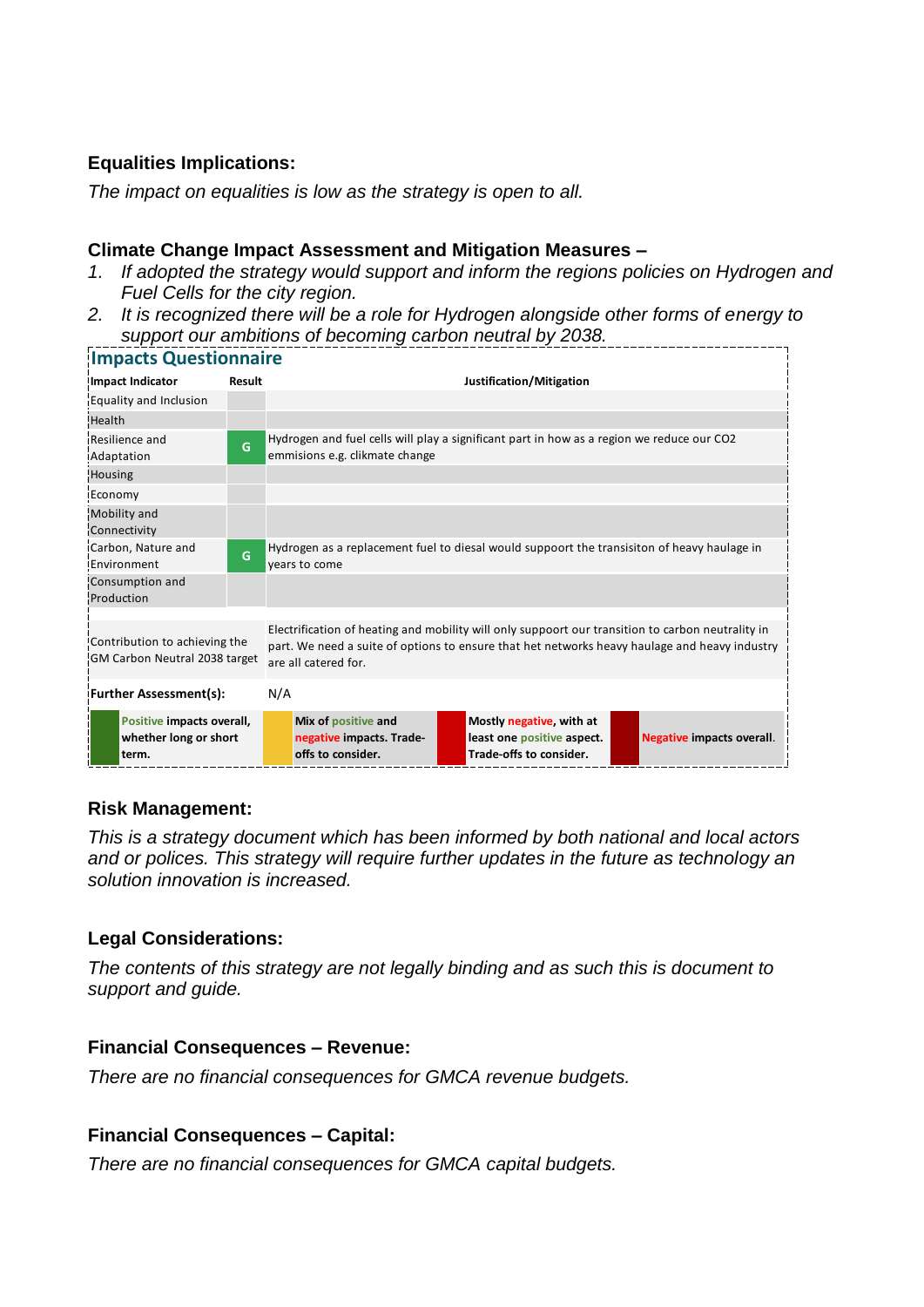#### **Number of attachments to the report: 1**

#### **Comments/recommendations from Overview & Scrutiny Committee BACKGROUND PAPERS:**

See the attached GM Hydrogen and Fuel Cell Strategy

| <b>TRACKING/PROCESS</b>                                              |                                |  |  |  |  |  |
|----------------------------------------------------------------------|--------------------------------|--|--|--|--|--|
| Does this report relate to a major strategic decision, as set out in | Yes                            |  |  |  |  |  |
| the GMCA Constitution                                                |                                |  |  |  |  |  |
|                                                                      |                                |  |  |  |  |  |
|                                                                      |                                |  |  |  |  |  |
| <b>EXEMPTION FROM CALL IN</b>                                        |                                |  |  |  |  |  |
| Are there any aspects in this report which<br>no                     |                                |  |  |  |  |  |
| means it should be considered to be                                  |                                |  |  |  |  |  |
| exempt from call in by the relevant Scrutiny                         |                                |  |  |  |  |  |
| Committee on the grounds of urgency?                                 |                                |  |  |  |  |  |
| <b>GM Transport Committee</b>                                        | <b>Overview &amp; Scrutiny</b> |  |  |  |  |  |
|                                                                      | Committee                      |  |  |  |  |  |
| N/A                                                                  | Tbc                            |  |  |  |  |  |

## **1. INTRODUCTION/BACKGROUND**

- 1.1In 2020, at the GM Green Summit, the Hydrogen and Fuel Cell strategy 2021-25 was launched as a report written by Manchester Metropolitan University on behalf of the region. The strategy sets out to inform how hydrogen and fuel cells may support GM to achieve our goals, both environmentally and economically.
- 1.2To deliver the Greater Manchester 2038 carbon-neutral target, full decarbonisation of all sectors will be necessary. This GM Hydrogen and Fuel Cell Strategy 2021-2025 highlights the activities and policy initiatives taking place across the Northern Powerhouse to position the North for the introduction of hydrogen as a component of the energy mix and Greater Manchester's role in supporting these.
- 1.3The state of readiness of current technologies is assessed. A number of short-term recommendations are made to position the Greater Manchester region for the arrival of large volume hydrogen supplies in the late 2020's. To make widespread use of hydrogen a reality in the future, government, local authorities and academic institutions can take a positive lead in directing the way forward.
- 1.4Cooperation and support from central government is crucial in order to facilitate changes towards new carbon free energy and unlock business opportunities and on scale deployment. This can be achieved by providing financial schemes to support demonstration projects, regulation/incentives on clean fuels, and emission penalties to make end users and industries desire environmentally friendly solutions. This would drive the demand and change social perception making new and high-risk technologies seen as accessible and risk-free, a reliable clean-swap solution.
- 1.5The Strategy focusses on delivery in 3 phases: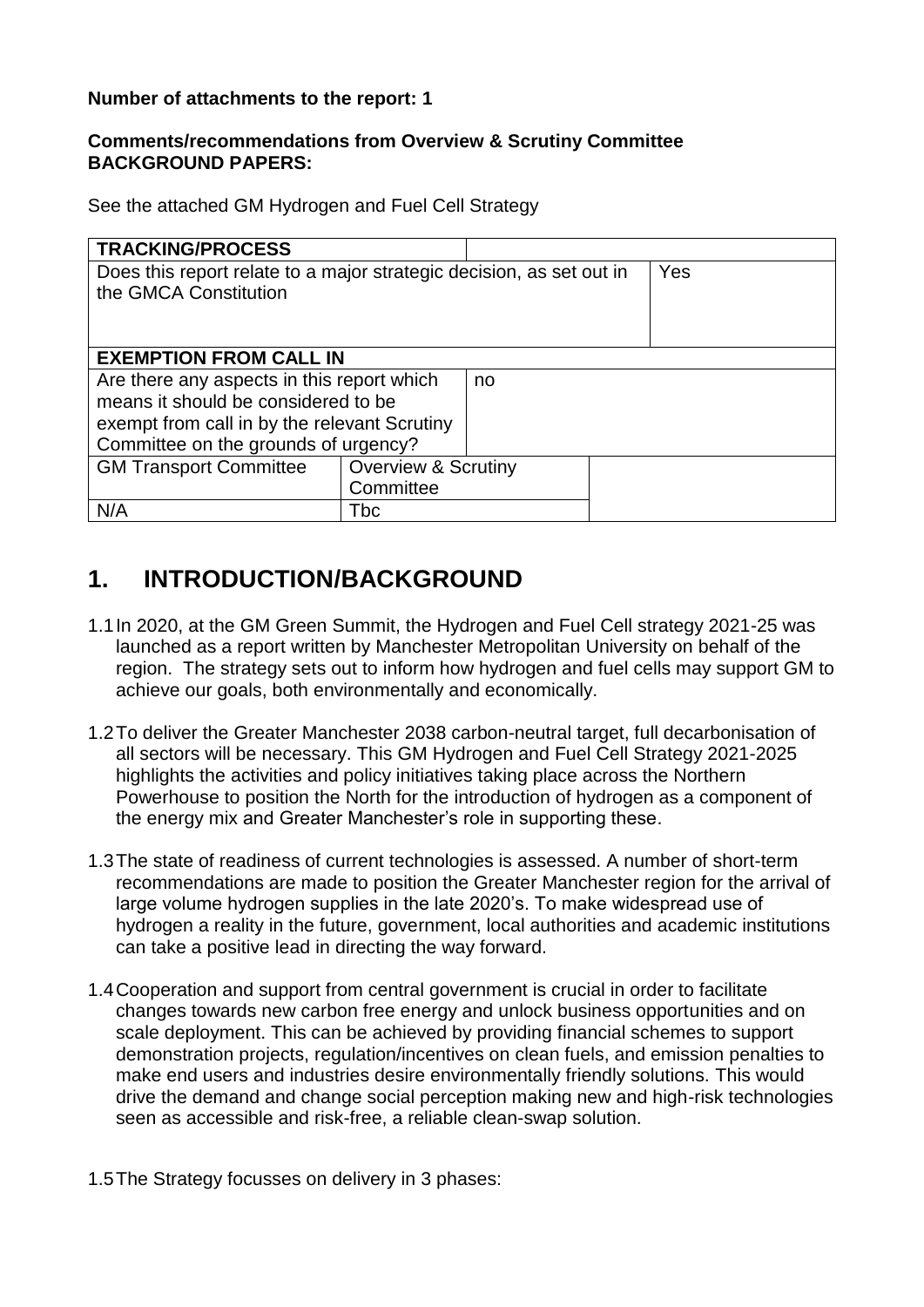- Phase 1 2020–2025: Establish Transport Supply Chain and Build Confidence in Wider Hydrogen
- Phase 2 2026–2030: Prepare for the availability of large volume hydrogen supply
- Phase 3 2028–2031: Establishment of a CO<sub>2</sub> free hydrogen supply system.

# **2.0 PROGRESS AND RATIONAL**

- 2.1 To date, the majority for hydrogen and or fuel cell development has taken place outside of Greater Manchester e.g., Hy4Heat (Keele University) and HyNet NW (Cheshire West), with the exception of the city region's research exemplar, the Hydrogen and Fuel Cell Centre of Excellence, led by Manchester Metropolitan University.
- 2.2 The region will benefit from the each of the projects highlighted above, through our research capabilities in Phase 1 and thereafter our consultancy and engineering expertise, before receiving hydrogen in the later phases. However, the city region could do more.
- 2.3 The adoption of the GM Hydrogen and Fuel Cell strategy supports our intent to be carbon neutral by 2038 and provides a signal to the market to both develop and invest in our low carbon economy.
- 2.4 It is this intent which led to the agreement of an MOU between Carlton Power, GMCA, Trafford Council, ENW, Cadent and Manchester Metropolitan University to explore the development of the Trafford Green Hydrogen Project.
- 2.5 The project aims to develop the existing Carrington energy park to include Green Hydrogen production alongside an existing CCGT (Gas Power Station), and the innovative and largest 10MW Cryo-Storage facility in the world. The site would contain 10MW electrolyzes, powered by local solar and NW wind farms, to produce the Green Hydrogen, making this a truly multi energy vector site here in GM - supporting phase 1 of the GM Hydrogen and Fuel Cell Strategy.

# **3.0 OPPORTUNITIES/RISKS**

3.1 The key opportunities include:

- Provide clear strategy and policy direction for the region
- Opportunity to encourage inward investment, innovation, research, and development in this area
- Encourage the market to develop solutions and infrastructure to support our heavy goods fleets transition towards carbon neutrality

3.2 The key risks include:

- Failure to provide a clear direction and steer on how hydrogen can and will support our low carbon ambition.
- Failure to secure additional funding as result of not having a GM Hydrogen and fuel Cell strategy